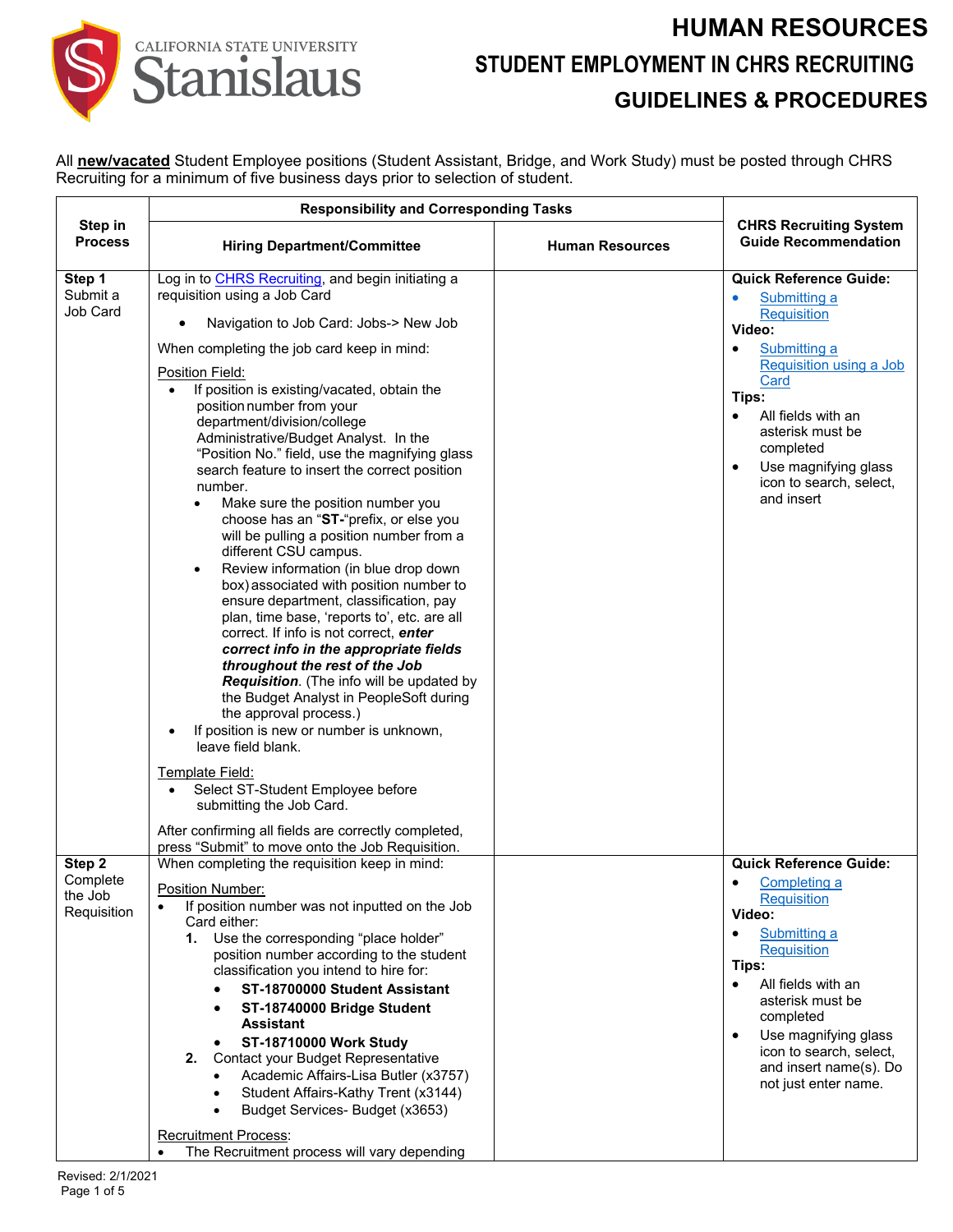#### **HUMAN RESOURCES**

# CALIFORNIA STATE UNIVERSITY

#### **STUDENT EMPLOYMENT IN CHRS RECRUITING**

#### **GUIDELINES & PROCEDURES**

|             | on the Student Classification type you intend                                                             |                                                              |  |
|-------------|-----------------------------------------------------------------------------------------------------------|--------------------------------------------------------------|--|
|             | to hire:                                                                                                  |                                                              |  |
|             | <b>ST- Student Assistants- Student</b><br>$\bullet$<br>Assistants (1870), Bridge (1874                    |                                                              |  |
|             | <b>ST- Work Study- Work Study (1871)</b><br>٠                                                             |                                                              |  |
|             |                                                                                                           |                                                              |  |
|             | Search Details:<br>This is not a requirement for hiring Student                                           |                                                              |  |
|             | Assistants (1870), Bridge (1874), and Work                                                                |                                                              |  |
|             | Study (1871) Employees                                                                                    |                                                              |  |
|             | If your department decides to have a<br>$\bullet$                                                         |                                                              |  |
|             | committee, use magnifying glass icon to                                                                   |                                                              |  |
|             | search, select, and insert Search<br>Committee Chair and other committee                                  |                                                              |  |
|             | members.                                                                                                  |                                                              |  |
|             | The recommended number of committee<br>$\bullet$                                                          |                                                              |  |
|             | members is three (3), but no more than five                                                               |                                                              |  |
|             | (5). Members should be selected based on                                                                  |                                                              |  |
|             | direct knowledge of, subject matter expertise,<br>or experience with, the position responsibilities       |                                                              |  |
|             | and its essential functions.                                                                              |                                                              |  |
|             | Users/Approvers:                                                                                          |                                                              |  |
|             | Reports to Supervisor" is the person who this<br>$\bullet$                                                |                                                              |  |
|             | requested position will be reporting to. This<br>person must be an MPP or academic                        |                                                              |  |
|             | department chair.                                                                                         |                                                              |  |
|             | "Administrative Support" is the support staff<br>$\bullet$                                                |                                                              |  |
|             | member designated to support the MPP hiring                                                               |                                                              |  |
|             | authority with the recruitment/hire.                                                                      |                                                              |  |
|             | "Hiring Administrator" is the MPP or Department<br>$\bullet$<br>Chairperson with HEERA- designated hiring |                                                              |  |
|             | authority over position being requested (often                                                            |                                                              |  |
|             | the same as the "reports to supervisor).                                                                  |                                                              |  |
|             | <b>Approval Process:</b>                                                                                  |                                                              |  |
|             | Select the Approval Process based on                                                                      |                                                              |  |
|             | the Student Classification type you                                                                       |                                                              |  |
|             | intend to hire:<br>1. ST-Student Assistants                                                               |                                                              |  |
|             | For hiring Student Assistants                                                                             |                                                              |  |
|             | (1870) or Bridge (1874)                                                                                   |                                                              |  |
|             | Employees                                                                                                 |                                                              |  |
|             | 2. ST-Work Study<br>For hiring Work Study (1871)                                                          |                                                              |  |
|             | employees                                                                                                 |                                                              |  |
|             | When completing the approval process, select<br>$\bullet$                                                 |                                                              |  |
|             | appropriate MPP/Dept Chair/PI along with the                                                              |                                                              |  |
|             | appropriate Budget Representative depending<br>on your department                                         |                                                              |  |
|             | Academic Affairs-Lisa Butler (x3757)                                                                      |                                                              |  |
|             | Student Affairs-Kathy Trent (x3144)                                                                       |                                                              |  |
|             | Budget Services- Budget (x3653)                                                                           |                                                              |  |
| Step 3      | Once the requisition is fully approved, the position                                                      | <b>Talent Acquisition Specialist</b>                         |  |
| Posting &   | will be posted on the Career Opportunities page                                                           | $(TAS)$ :                                                    |  |
| Advertising | $\bullet$<br>To share the posting link on a social media                                                  | Once the requisition is<br>$\bullet$                         |  |
|             | websites or through an email, scroll to the                                                               | approved, the TAS will post<br>the position for a minimum of |  |
|             | bottom of the page and click on one of the icons                                                          | 5 business days or longer if                                 |  |
|             | next to the "Share This" phrase                                                                           | requested                                                    |  |
|             | Share this: $f \circ \ln  f  + \ln$                                                                       |                                                              |  |
|             |                                                                                                           |                                                              |  |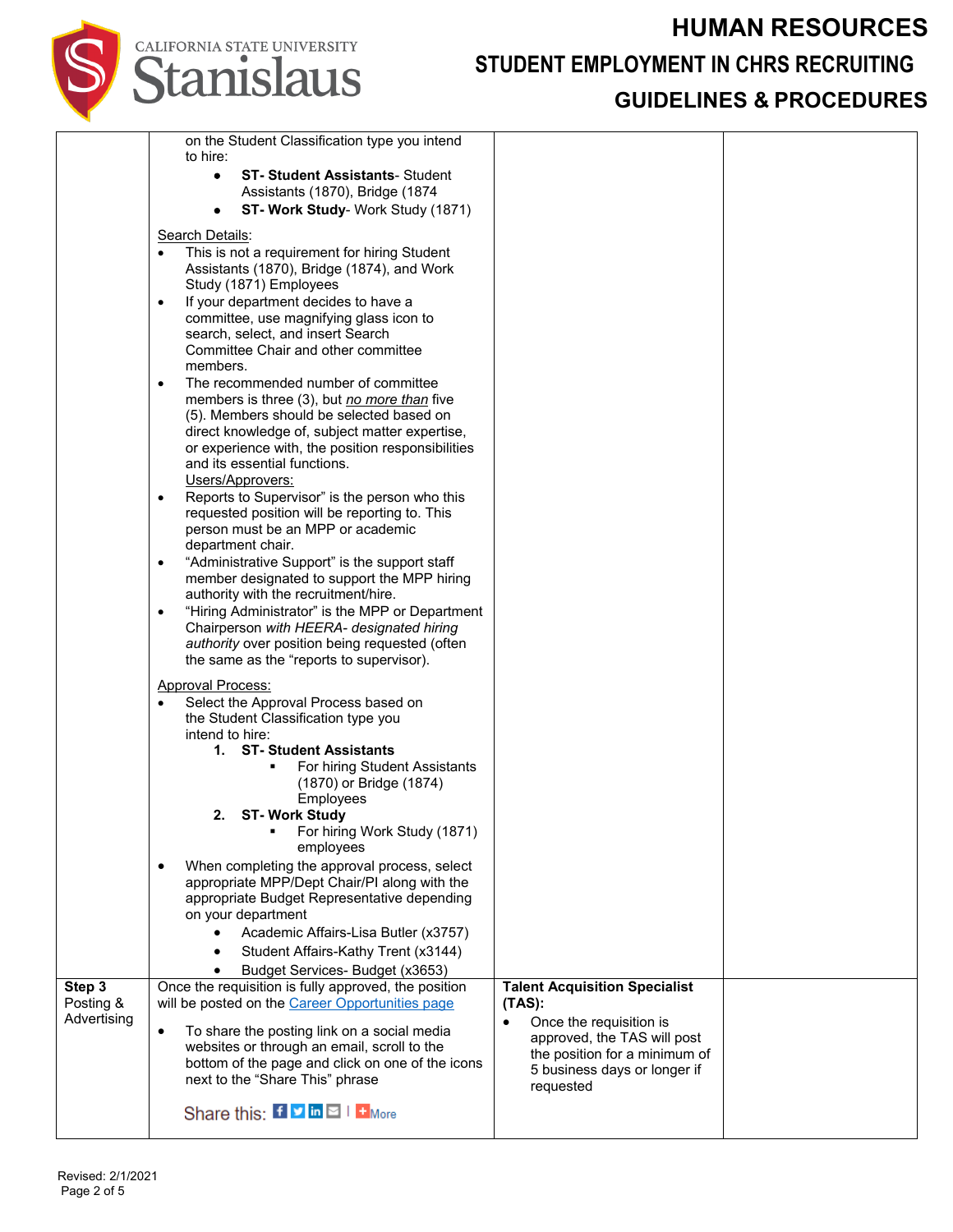#### **HUMAN RESOURCES**



**STUDENT EMPLOYMENT IN CHRS RECRUITING**

#### **GUIDELINES & PROCEDURES**

| Step 4<br>Interview<br>Preparation                                      | While the job vacancy announcement is<br>undergoing the required posting period and<br>applications are being submitted, the committee<br>may begin preparation for interviews by preparing<br>the following: Compile interview questions,<br>identifying the preferred qualifications (listed on the<br>announcement) to be measured;<br>Develop assessment "testing" tools (optional,<br>but strongly recommended) to measure<br>critical/specialized skills. Assessments should<br>include: an instruction sheet for the candidates<br>that indicates what each exercise is measuring,<br>(e.g. writing skills, budgeting skills, critical<br>thinking skills); a key for each exercise;<br>information on how each exercise will be scored<br>or weighted, (e.g. pass/fail, what constitutes a<br>passing score, must pass all exercises to be<br>considered further, or results will be<br>incorporated into overall ratings) and how much<br>time will be allowed.                                                                                                                                                                                                                                                                                                                                                                                                                                                                                                                                                                                                                                                                    |                                                                                                                                                                                                                                                                                                                                                                                                                                                                                                                                                                                                                                                                                                                                                                                                                                                                                                                                                                                                                                                                                                                                              |
|-------------------------------------------------------------------------|---------------------------------------------------------------------------------------------------------------------------------------------------------------------------------------------------------------------------------------------------------------------------------------------------------------------------------------------------------------------------------------------------------------------------------------------------------------------------------------------------------------------------------------------------------------------------------------------------------------------------------------------------------------------------------------------------------------------------------------------------------------------------------------------------------------------------------------------------------------------------------------------------------------------------------------------------------------------------------------------------------------------------------------------------------------------------------------------------------------------------------------------------------------------------------------------------------------------------------------------------------------------------------------------------------------------------------------------------------------------------------------------------------------------------------------------------------------------------------------------------------------------------------------------------------------------------------------------------------------------------------------------|----------------------------------------------------------------------------------------------------------------------------------------------------------------------------------------------------------------------------------------------------------------------------------------------------------------------------------------------------------------------------------------------------------------------------------------------------------------------------------------------------------------------------------------------------------------------------------------------------------------------------------------------------------------------------------------------------------------------------------------------------------------------------------------------------------------------------------------------------------------------------------------------------------------------------------------------------------------------------------------------------------------------------------------------------------------------------------------------------------------------------------------------|
| Step 5<br>Applications<br>Received<br>and<br>reviewed<br>(shortlisting) | With a Search Committee:<br>Once all committee members have<br>$\bullet$<br>completed the screening and have entered<br>scores for all applicants, the committee chair<br>will compile all scores to determine the top<br>scoring applicants.<br>The search committee chair can contact the<br>٠<br>candidates either by phone or email to<br>schedule/coordinate interviews.<br>The search committee chair will change the<br>٠<br>status of applicants who will definitely not be<br>considered further to "Search Committee<br>Review Unsuccessful".<br>For the top candidates who will be invited for<br>٠<br>interview, change status to "Interview 1<br>Accepted" or "Interview 1 Declined" as<br>applicable.<br>It is recommended that the search committee<br>٠<br>chair hold off on changing the application<br>status of any applicants who may be<br>considered in a second tier, in case the first<br>round of interviewed applicants fails to<br>produce a viable candidate.<br>Once committee interviews are done, and if<br>$\bullet$<br>hiring authority is not serving on the committee,<br>change status of recommended candidate(s) to<br>"Hiring Manager Review", otherwise the search<br>committee chair will change the status to<br>"Finalist Selected HR Review"<br>Please note:<br>Do NOT record interviews. All search<br>$\bullet$<br>committee members should attend all<br>interviews.<br>If any member of the search committee is<br>٠<br>related to any of the applicants or has another<br>conflict of interest, that search committee<br>member should recuse themselves from serving<br>on the committee. | <b>Quick Reference Guide:</b><br><b>Search Committee</b><br>$\bullet$<br><b>Chair: How to Change</b><br><b>Application Statuses</b><br>Search Chairs: How to<br>$\bullet$<br>run the search<br>committee scores<br>report<br>Video:<br><b>Search Committee</b><br>$\bullet$<br><b>Chair: How to Change</b><br><b>Application Statuses</b><br>Search Chairs: How to<br>$\bullet$<br>run the search<br>committee scores<br>report<br><b>Reviewing and Rating</b><br>$\bullet$<br><b>Applicants</b><br><b>Acting as a Search</b><br>$\bullet$<br><b>Committee Member</b><br>Tips:<br>From the "Search"<br>$\bullet$<br>Committee Review"<br>status, you may skip<br>"Invite for Interview"<br>status and move each<br>applicant directly to<br>"Interview 1 Accepted"<br>or "Interview 1<br>Declined".<br>If more than one round<br>$\bullet$<br>of interviews are to be<br>held, then candidates<br>who will be interviewed<br>a second time should<br>be moved to the status<br>of "Invite for Interview<br>2/3". The search<br>committee chair should<br>update each<br>interviewed applicant to<br>the appropriate<br>application status to |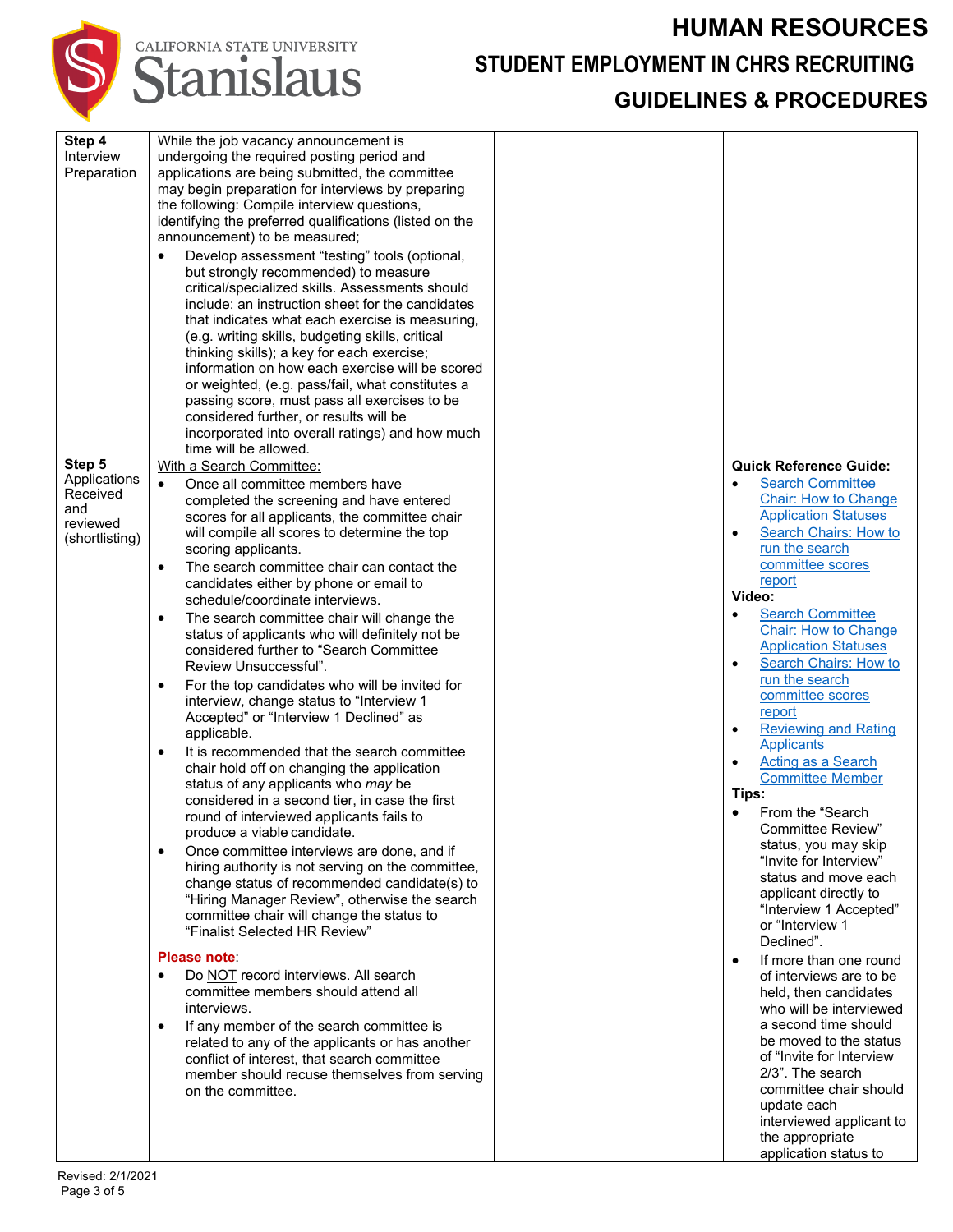# **HUMAN RESOURCES STUDENT EMPLOYMENT IN CHRS RECRUITING**

#### **GUIDELINES & PROCEDURES**

|                      | If no Search Committee:                                                                      |                                                         | maintain automatic            |
|----------------------|----------------------------------------------------------------------------------------------|---------------------------------------------------------|-------------------------------|
|                      | The hiring manager will need to:                                                             |                                                         | communication with the        |
|                      | Complete the screening and compile<br>$\circ$                                                |                                                         | applicant. The search         |
|                      | all scores to determine the top                                                              |                                                         | committee chair should        |
|                      | scoring applicants                                                                           |                                                         | only move applicants to       |
|                      | Change the status of applicants who<br>$\circ$                                               |                                                         | the following statuses,       |
|                      | will definitely not be considered                                                            |                                                         | as appropriate:               |
|                      | further to "Search Committee                                                                 |                                                         |                               |
|                      | Review Unsuccessful".                                                                        |                                                         |                               |
|                      | Contact the top candidates either by<br>$\circ$<br>phone or email to                         |                                                         |                               |
|                      | schedule/coordinate interviews.                                                              |                                                         |                               |
|                      | After receiving responses on<br>$\circ$                                                      |                                                         |                               |
|                      | whether the candidate accepts or                                                             |                                                         |                               |
|                      | declines the interview, the hiring                                                           |                                                         |                               |
|                      | manager will change the applicant's                                                          |                                                         |                               |
|                      | status to "Interview 1 Accepted" or                                                          |                                                         |                               |
|                      | "Interview 1 Declined" as applicable.                                                        |                                                         |                               |
|                      | After conducting the interviews the<br>$\circ$                                               |                                                         |                               |
|                      | hiring manager should change the                                                             |                                                         |                               |
|                      | status of the interviewed applicant                                                          |                                                         |                               |
|                      | that was selected as the finalist to                                                         |                                                         |                               |
|                      | "Finalist Selected HR Review" and                                                            |                                                         |                               |
|                      | change the status of those who will                                                          |                                                         |                               |
|                      | not be considered further to                                                                 |                                                         |                               |
|                      | "Interview Unsuccessful".                                                                    |                                                         |                               |
|                      | Upload interview questions, scoring criteria,                                                |                                                         |                               |
|                      | interview scores, assessments, assessment results,                                           |                                                         |                               |
|                      | and any other selection documentation used to the<br>"Documents" tab on the job req.         |                                                         |                               |
| Step 6               | Hiring Authority: If not on the committee, review                                            |                                                         | <b>Quick Reference Guide:</b> |
| Hiring               | candidate documentation from committee, determine                                            |                                                         | How to Change<br>$\bullet$    |
| Manager              | who to interview, prepare validated interview                                                |                                                         | <b>Application Statuses</b>   |
| <b>Review</b>        | questions, and conduct final interview(s). After                                             |                                                         | Video:                        |
|                      | interviews, upload interview questions and scoring                                           |                                                         | How to Change                 |
|                      | criteria, interview scores to the "Documents" tab on                                         |                                                         | <b>Application Statuses</b>   |
|                      | the job req.                                                                                 |                                                         |                               |
| Step 7               | <b>Hiring Authority:</b>                                                                     | <b>Talent Acquisition Specialist</b>                    |                               |
| Final                | Upon final selection, change application<br>$\bullet$                                        | $(TAS)$ :                                               |                               |
| Selection            | status of finalist to "Finalist Selected HR                                                  | Will review finalist                                    |                               |
| and Verbal           | Review".                                                                                     | application and all selection                           |                               |
| Conditional<br>Offer | If a background check is required the Talent<br>$\bullet$                                    | materials and move                                      |                               |
|                      | Acquisition Specialist will give instruction on                                              | applicant status to<br>"Conditional Offer               |                               |
|                      | making the contingent offer, Hiring Authority<br>will then need to contact finalist and make | Approved/Extended",                                     |                               |
|                      | verbal offer.                                                                                | triggering instructions on                              |                               |
|                      | Once the finalist's acceptance the conditional offer,                                        | making a verbal offer to the                            |                               |
|                      | the Hiring Authority will change the applicant status                                        | hiring authority.                                       |                               |
|                      | to "Conditional Offer Accepted" or "Conditional Offer                                        | Once verbal contingent<br>$\bullet$                     |                               |
|                      | Declined", as appropriate.                                                                   | offer is accepted, TAS                                  |                               |
|                      |                                                                                              | sends notice to finalist and                            |                               |
|                      |                                                                                              | initiates background checks                             |                               |
| Step 5A              | <b>Hiring Authority:</b>                                                                     | and offer card.<br><b>Talent Acquisition Specialist</b> |                               |
| Background           | The hiring authority will conduct reference<br>$\bullet$                                     | $(TAS)$ :                                               |                               |
| Checks               | checks with at least three of finalist's most                                                | <b>TAS will</b><br>$\bullet$                            |                               |
|                      | recent supervisors and submit to the                                                         | coordinate/initiate all                                 |                               |
|                      | assigned TAS when completed                                                                  | required background                                     |                               |
|                      | For current, on-campus employees being<br>$\bullet$                                          | checks required for                                     |                               |
|                      | considered for the position, the review of                                                   | position, per CSU                                       |                               |
|                      | performance evaluations in the official                                                      | <b>Background Check</b>                                 |                               |
|                      | personnel file may be requested by the                                                       | policy.                                                 |                               |

CALIFORNIA STATE UNIVERSITY